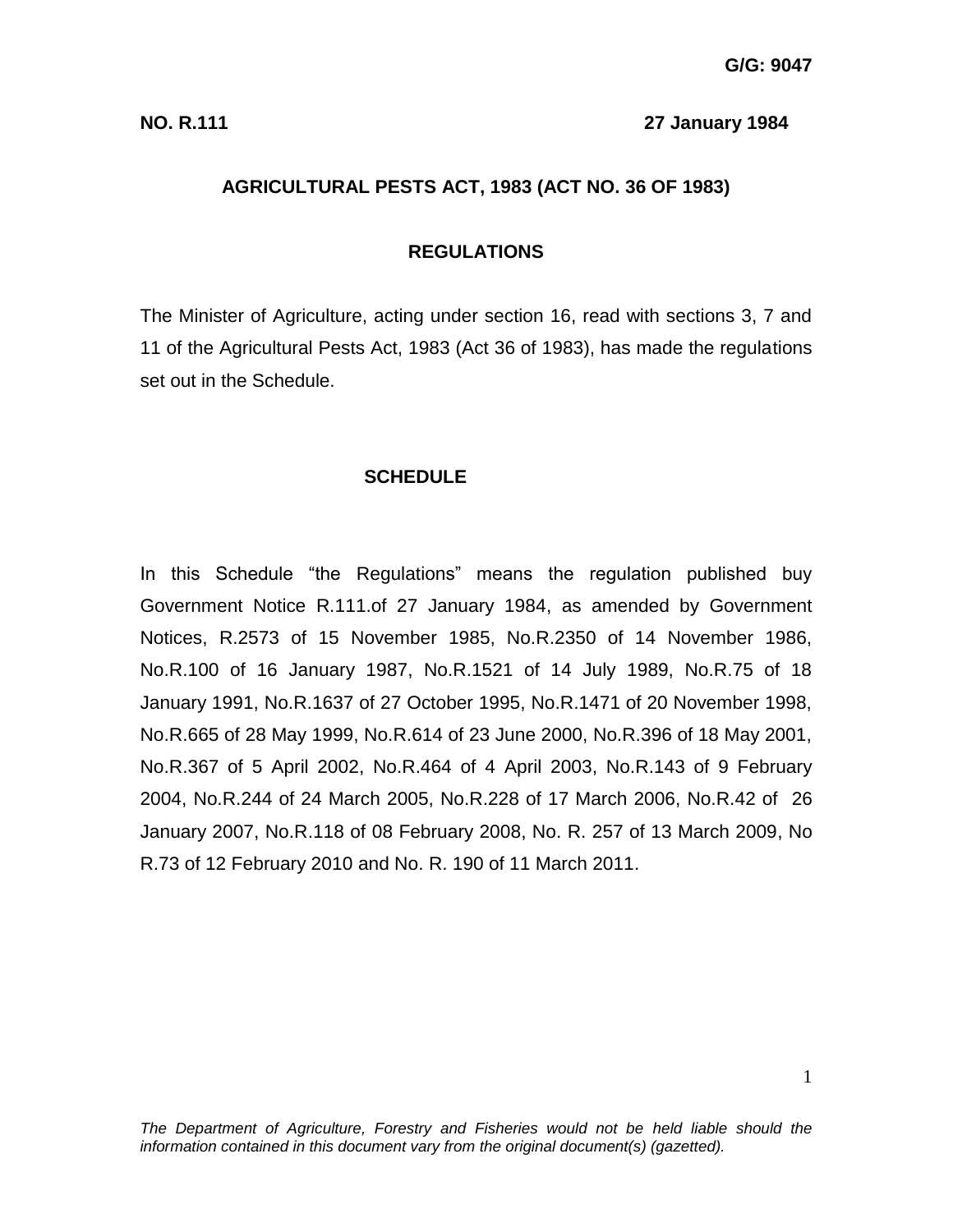# **SUBDIVISION OF REGULATIONS**

| Regulation |
|------------|
|            |
|            |
|            |
|            |
|            |

# **Definitions**

**1.** In these regulations any word or phrase to which a meaning has been assigned in the Act shall have that meaning and, unless the context otherwise indicates-

"the Act" means the Agricultural Pests Act, 1983 (Act No. 36 of 1983); *[Amended by R. 75 of 18 January 1991]*

# **PART I: IMPORTATION OF CONTROLLED GOODS**

# *Applications for permits*

- **2.** (1) An application for the issuing of a permit on the authority of which controlled goods may be imported into the Republic shall be made in the form set out in the Annexure.
	- (2) Such application form shall-
		- (a) be completed in triplicate by the person requiring such permit;
		- (b) after having been thus completed, be submitted to the executive officer; and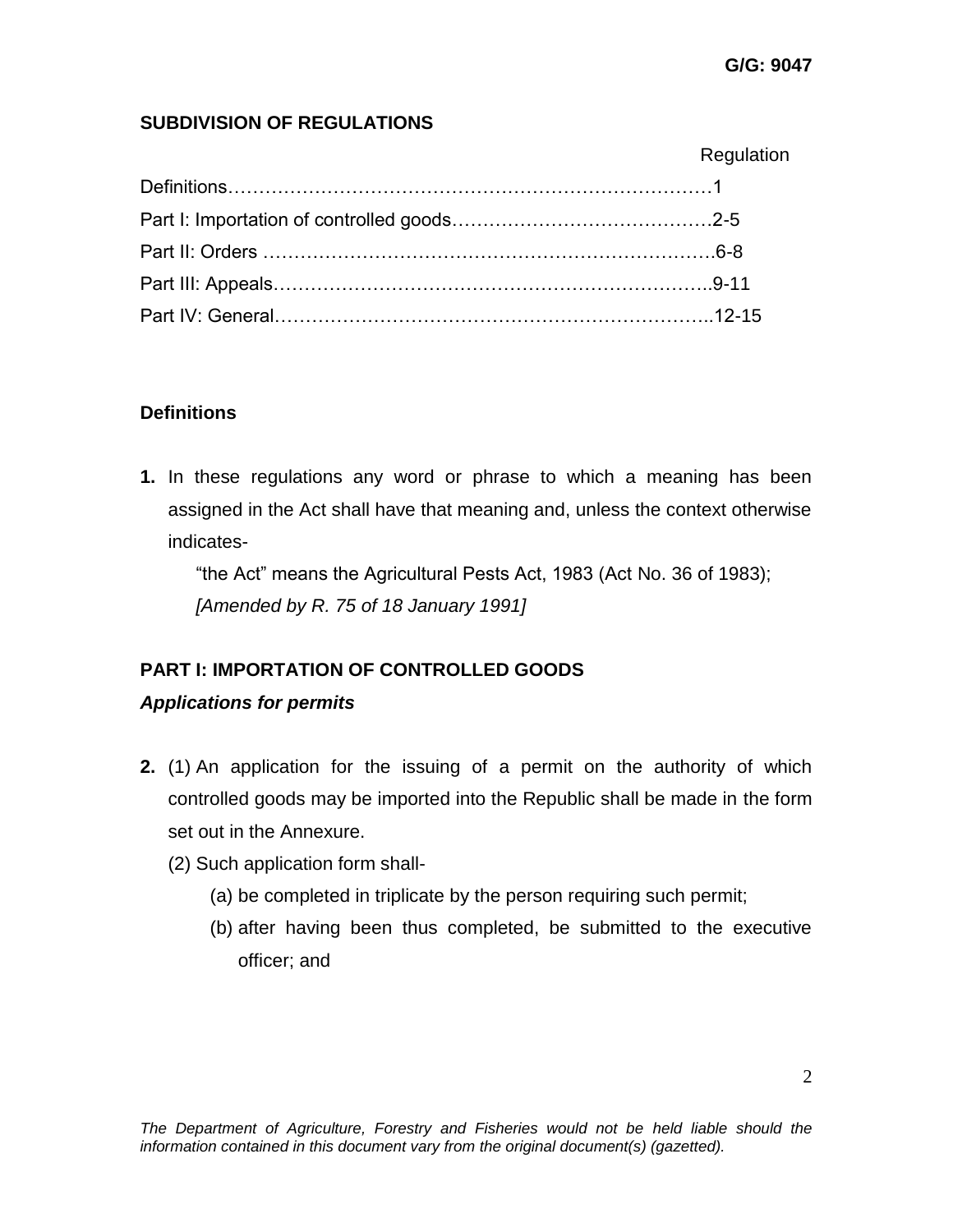(c) be thus submitted so as to reach the executive officer at least 30 days prior to the date of arrival of the controlled goods concerned at a port of entry.

#### *Ports of entry*

**3.** (1) The importation of controlled goods into the Republic on the authority of a permit shall take place only through a port of entry specified in Table 2, unless the executive officer has determined some other place in terms of section 3 (2) (a) of the Act.

(2) An application for the determination of another port of entry in terms of section 3 (2) (a) of the Act shall be lodged in writing together with an application referred to in regulation 2, and the reasons why the controlled goods concerned cannot be imported through a port of entry specified in Table 2 shall be furnished in such application.

# *Presentation of controlled goods for inspection*

- **4.** When controlled goods imported into the Republic on the authority of a permit are presented to the executive officer for inspection in terms of section 3 (2) (b) of the Act, they shall be presented in such manner that-
	- (a) access to the controlled goods concerned or the containers thereof can readily be obtained; and
	- (b) all marks, printing or writing on the containers of the controlled goods concerned or on the labels attached thereto can readily be read.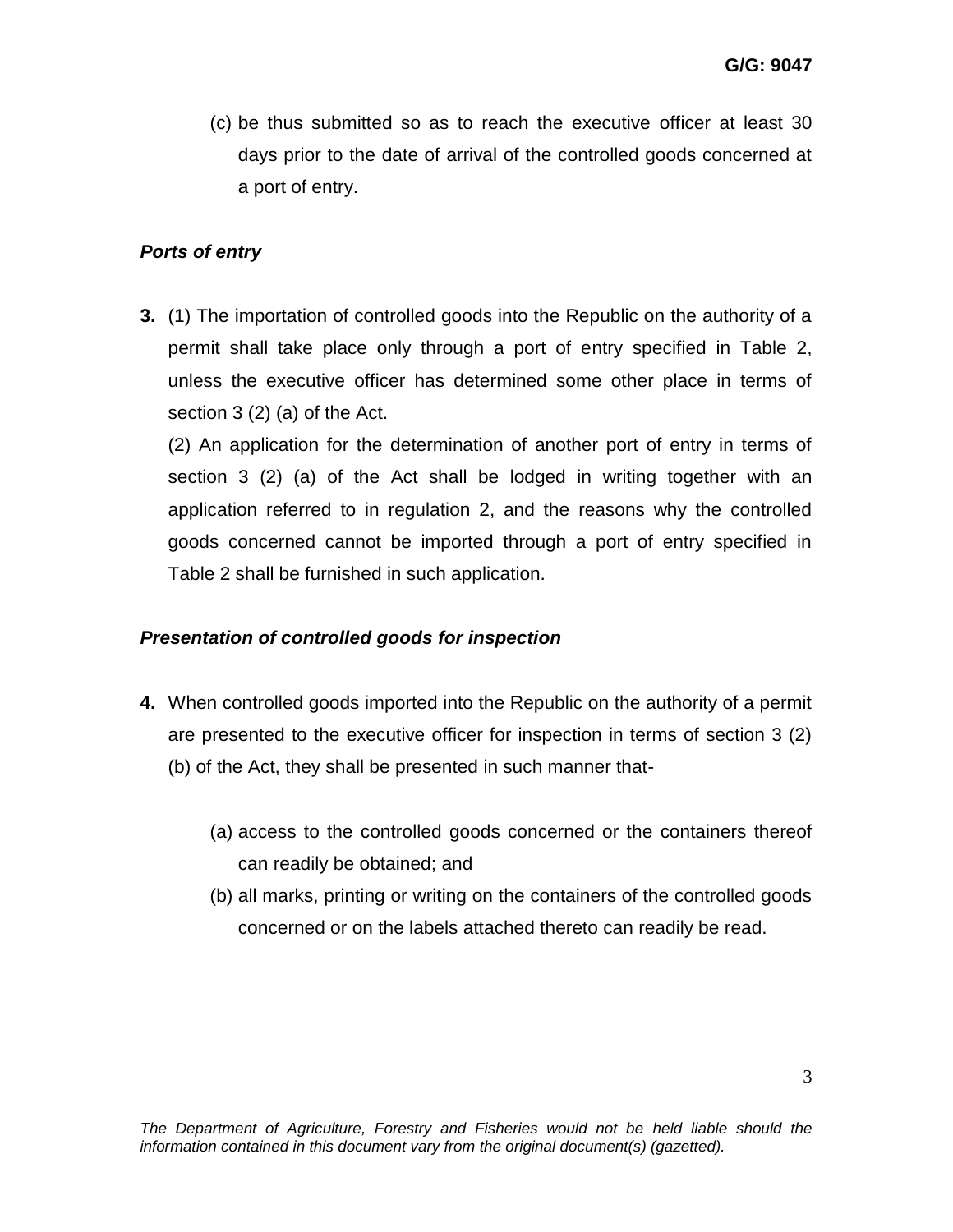# *Inspections outside the official office hours*

**5.** (1) If a person requires that an inspection of controlled goods in terms of section 3 (2) (b) of the Act be carried out at a time other than during the official office hours of the executive officer, an application for consent in terms of section 3 (3) of the Act in this connection shall be made on a form which is obtainable from the executive officer for this purpose*.* 

(2) The amount specified in paragraph 1 of Table 1 shall be payable in respect of an inspection of controlled goods which is carried out outside the official office hours of the executive officer in terms of a consent referred to in section 3 (3) of the Act.

#### **PART II: ORDERS**

#### *Serving of orders*

- **6.** (1) An order shall be served on a user of land or a person referred to in section 4 of the Act by-
	- (a) forwarding it by registered post to the user of land or such person;
	- (b) delivering it to the user of land or such person or to his authorised representative;
	- (c) delivering it at the residence or place of business of the user of land or such person, to some person who is apparently not younger than 16 years of age and apparently resides or is employed there; or
	- (d) delivering it, in the case of a user of land or such person who is juristic person, at the registered office of such juristic persons.

*[Amended by R. 2350 of 14 November 1986]*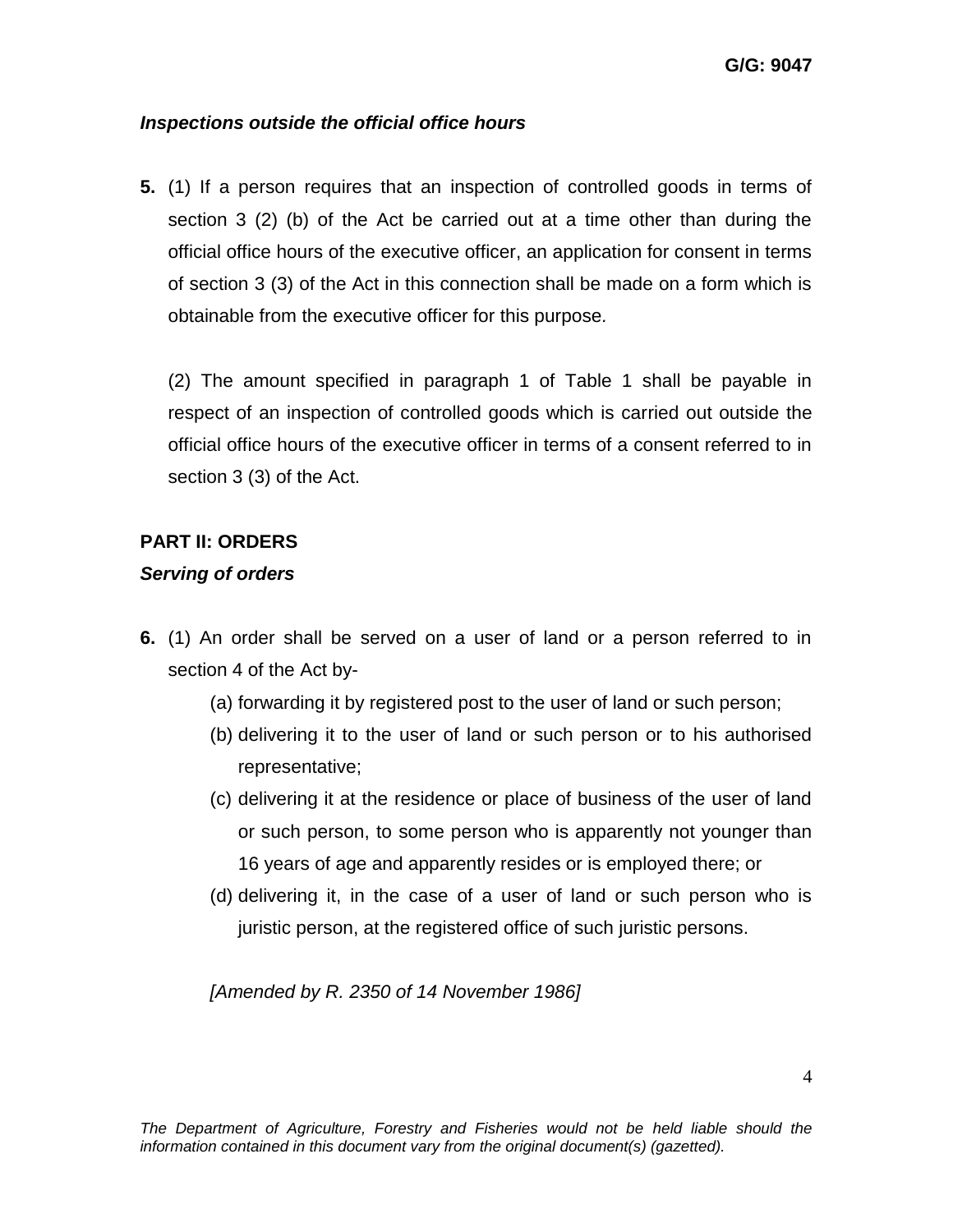(2) When an order is served in terms of subregulation (1) (a) the executive officer shall-

- a) place the order in an envelope which is addressed to the user of land concerned at his last known postal address and post it by prepaid registered letter; and
- b) at the time of registration thereof make application to be provided with an acknowledgement by the addressee of the receipt thereof as provided in regulation 44 (5) of the Postregulations published under Government Notice R. 550 of 14 April 1960: Provided that
	- i. a receipt from which is completed as provided in regulation 44 (8) of the said regulations shall be sufficient acknowledgement of receipt for the purposes hereof; and
	- ii. if no such acknowledgement of receipt is received , this fact shall be recorded by the executive officer on a copy of the order.

(3) When an order is served in terms of subregulation (1) (b), (c) or (d), the person by whom it has been delivered shall immediately after delivery thereof make an entry on a copy of that order to indicate the manner in which, the person to whom, the place at which and the date on and approximate time at which the order concerned has been thus delivered.

(4) The entries referred to in subregulation (3) shall immediately after having been made, be signed by the person by whom the order has been delivered.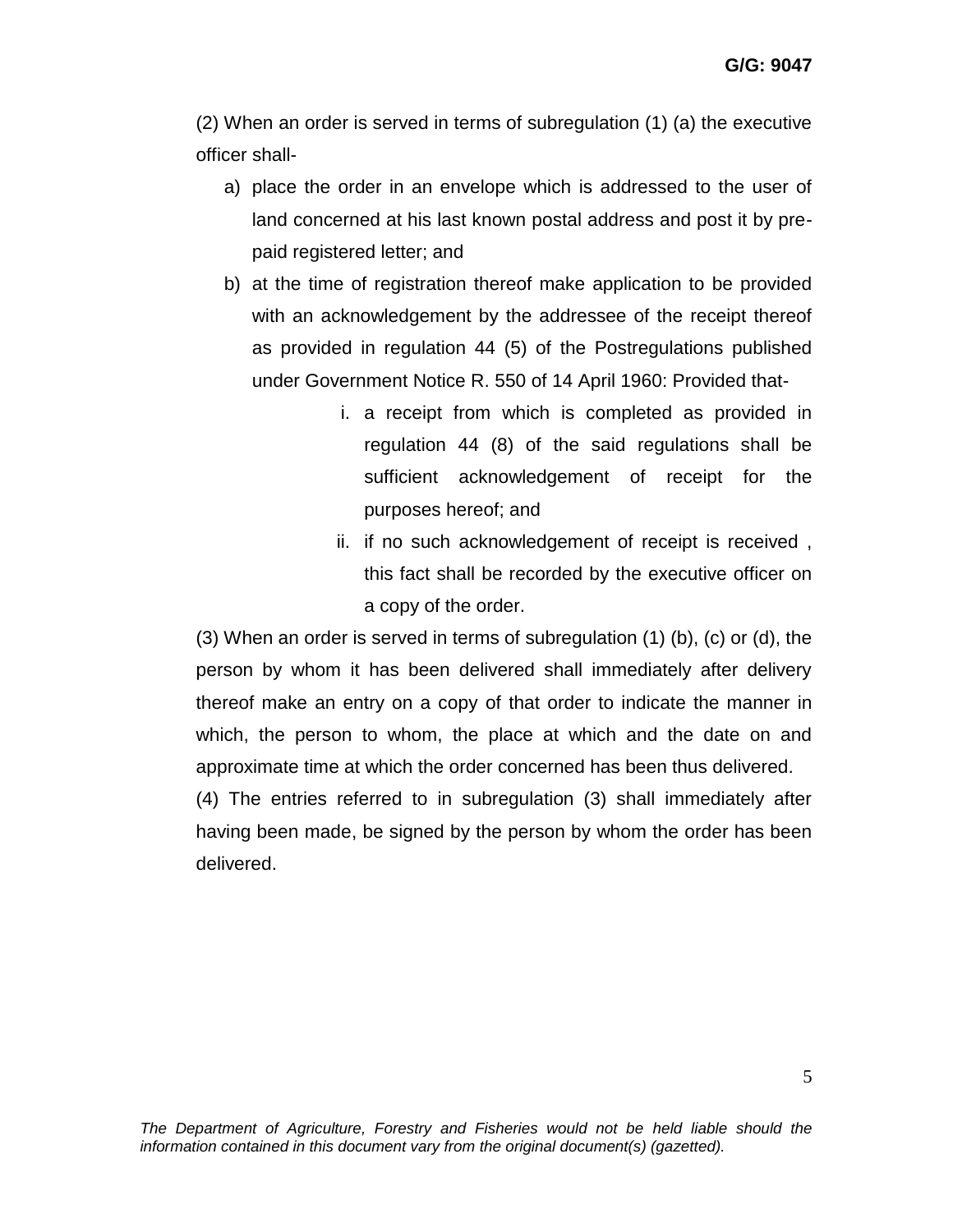#### *Evidence of service of orders*

- **7.** (1) If an order is served in terms of regulation 6 (1) (a), the executive officer shall obtain and preserve the following documents as evidence of the service thereof:
	- (a) The certificate of posting of the registered letter concerned, which was issued by the post office at which such letter was registered.
	- (b) The acknowledgement of receipt or receipt from referred to in regulation 6 (2) (b), for the registered letter concerned.

(2) If an order is served in terms of regulation 6 (1) (b), (c) or (d), the executive officer shall obtain the copy of the order concerned on which the entries and signature respectively referred to in regulation 6 (3) and (4) appear from the person by whom that direction was served and preserved it as evidence of service.

#### *Amendment and withdrawal of orders*

- **8.** If an application for the amendment or withdrawal of an order with respect to a quarantine area has been made in terms of section 7 (3) of the Act, the amounts specified in paragraph 2 and 3 of Table 1 shall respectively be payable with regard to-
	- (a) each inspection of the quarantine area concerned by the executive officer; and
	- (b) each test, examination or analysis of a sample taken during the course of an inspection referred to in paragraph (a), and which is carried out in a laboratory of the department.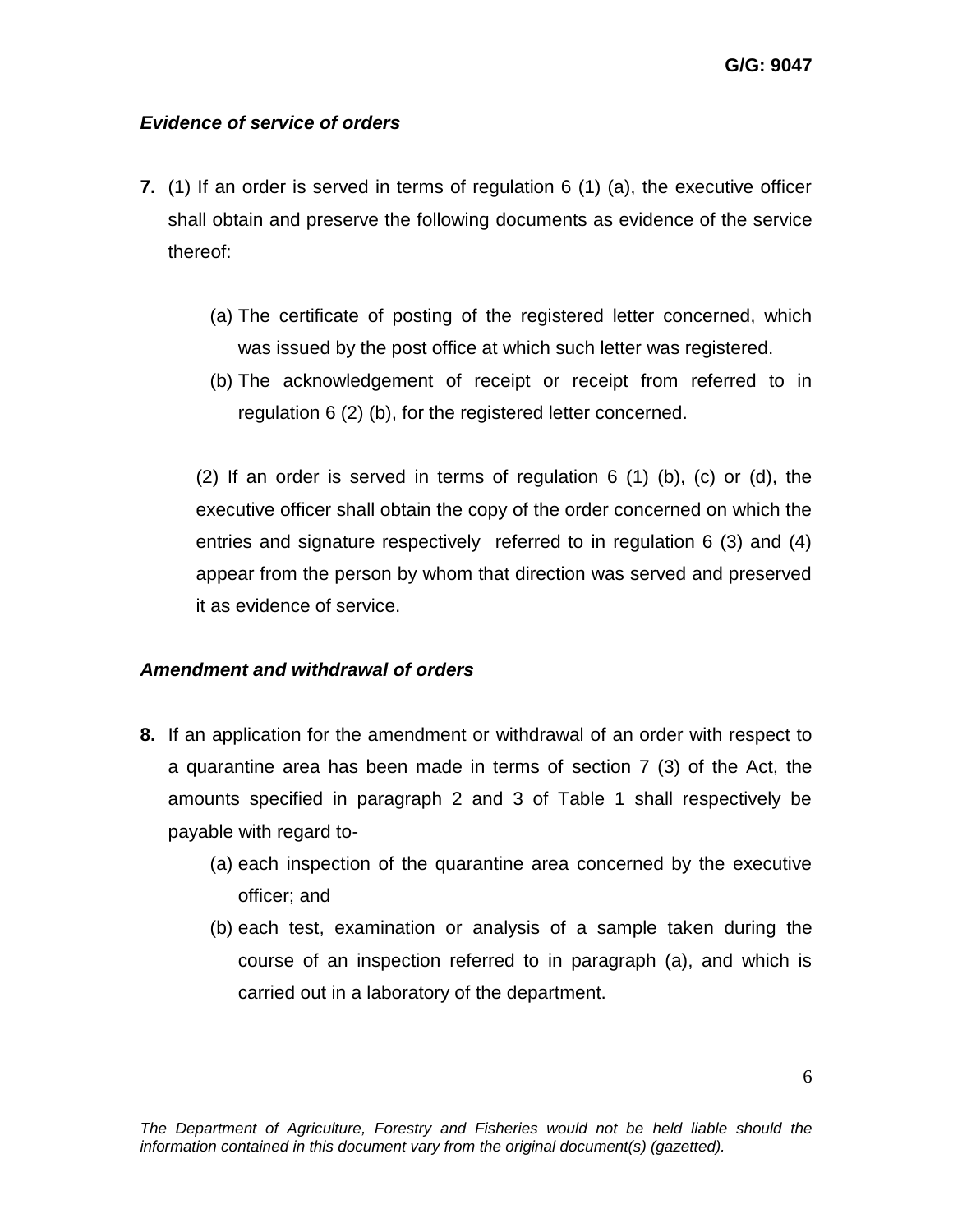# **PART III: APPEALS**

# *Submission of appeals*

**9.** (1) A person who wishes to appeal in terms of section 11 of the Act against a refusal or conduct by the executive officer shall note his appeal with the Director –General within 60 days of the date of the refusal or conduct by the executive officer.

(2) Such appeal shall be in the form of a written statement which has been confirmed on oath and shall specify-

(a) the refusal or conduct against which is appealed; and

(b) the grounds on which the appeal is based.

(3) The amount specified in paragraph 4 of Table 1 shall accompany such appeal.

(4) If such appeal is noted by a person who is not the user of land in respect of the land or the owner of the article to which the refusal or action concerned relates, the appeal shall be accompanied by a statement in which that person discloses his interest in such refusal or conduct.

# *Inquiries into appeals*

**10.**(1) The Director-General shall refer an appeal which has been noted terms of regulation 9 (1), for inquiry and a report to an officer of the department other than the executive officer or another officer concerned in the refusal or conduct against which that appeal is brought.

(2) An appellant may request or be requested to appear before the officer concerned at an inquiry referred to in subregulation (1) to be heard and questioned, and he may be assisted or represented by a legal representative.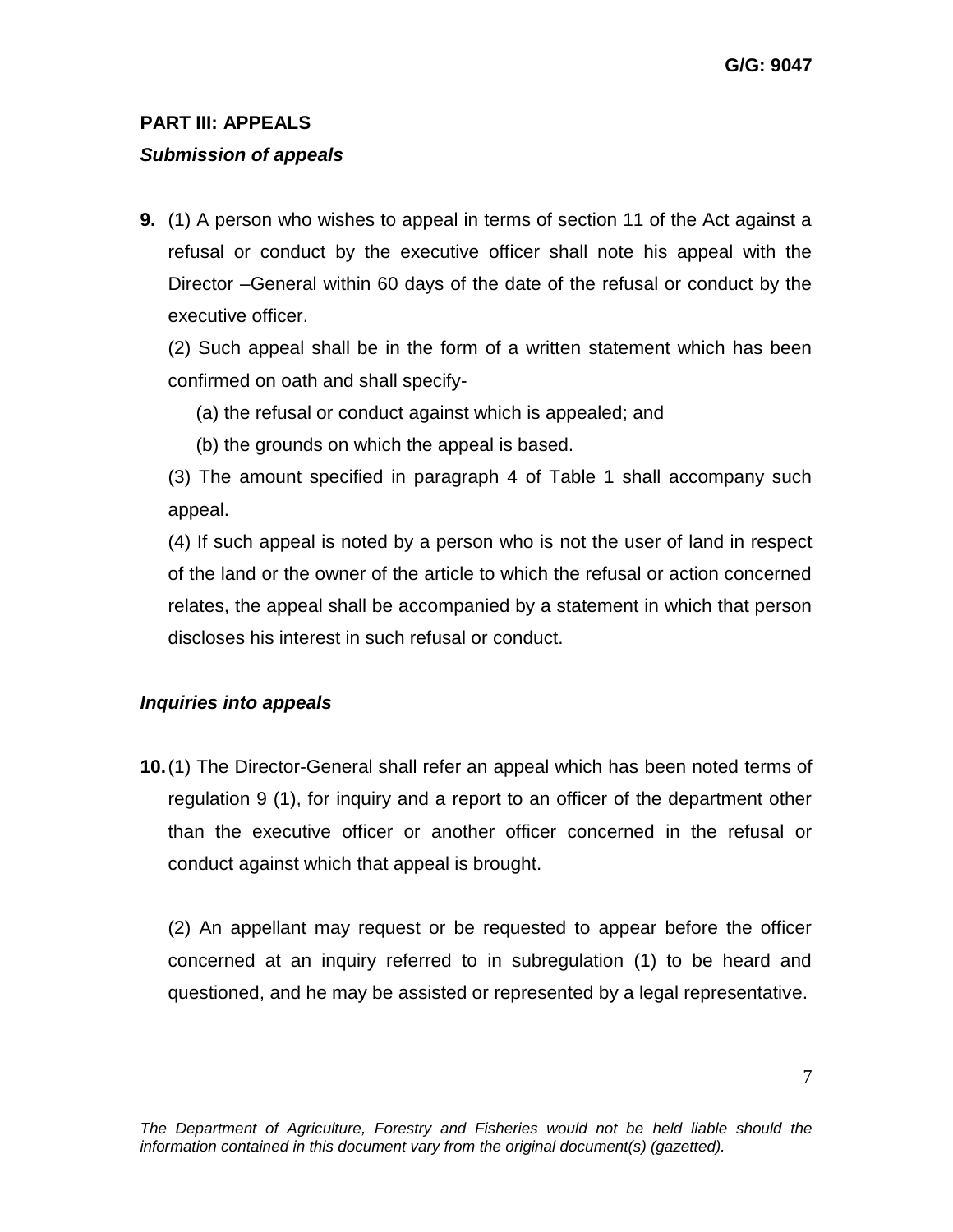(3) A request in terms of subregulation (2) by an appellant to appear before the officer concerned to be heard and questioned shall be made in writing and shall accompany the appeal concerned.

(4) An appellant shall be notified in writing of the date on which, the time at which and place at which he is to appear before the officer designated to report on an appeal, to be heard and questioned.

(5) The Director-General shall submit each appeal and his recommendation, thereanent, together with the report of the officer who conducted the investigation referred to in subregulation (1), as well as all other relevant documents, to the Minister for consideration.

# *Address for noting of appeals*

**11.**An appeal which is noted in terms of regulation 9 (1) shall-

- (a) when forwarded by post, be addressed to the Director-General: Agriculture , Private Bag X250, Pretoria, 0001; and
- (b) when delivered by hand, be delivered to the Director-General: Agriculture, Dirk Uys Building, Hamilton Street, Pretoria.

# **PART V: GENERAL**

# *Calculation of traveling expenses*

**12.** *deleted by R. 75 of 18 January 1991]*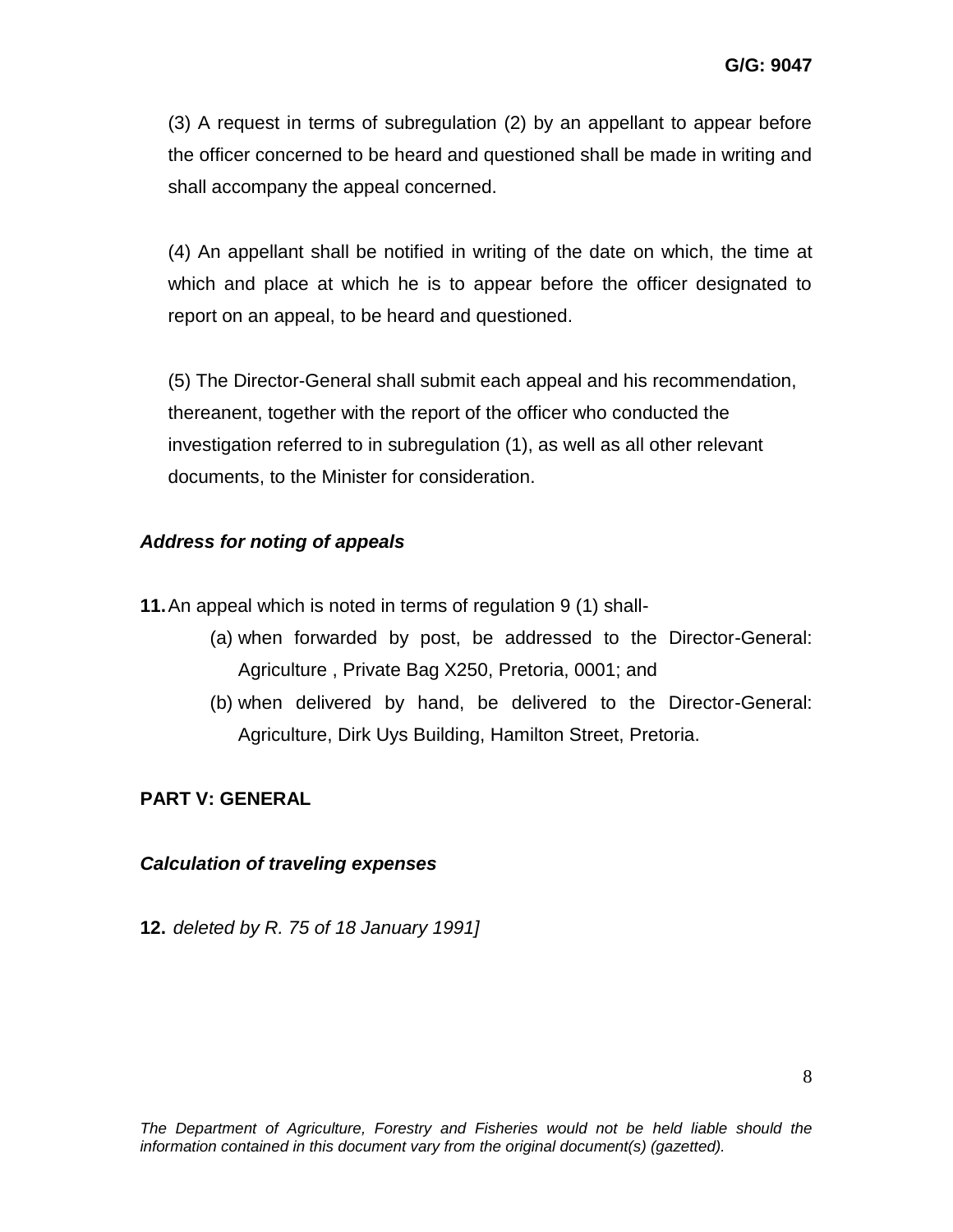#### *Payment of fees*

**13.**(1) Postage on and delivery costs of any application or other document which is submitted or furnished in terms of these regulations, as well as on or of anything else pertaining thereto, shall be prepaid by the sender thereof.

(2) Any amount which is payable in terms of these regulations shall be paid by cheque, postal order or money order made out in favour of the Director-General: Agriculture, and be forwarded or delivered to the executive officer or, in the case of the amount referred to in regulation 9 (3), to the Director-General: Provided that if such amount is delivered by hand, it may be paid in cash.

(3) Subject to the provisions of section 11 (3) of the Act, an amount which has been paid in terms of these regulations shall not be repayable.

#### **Address for the submission of documents**

- **14.**Any application, notice or document, as well as anything else pertaining thereto, which in terms of the Act or these regulations is required to be submitted to the executive officer shall-
	- (a) when forwarded by post, be addressed to the Director: Plant and Quality Control, Private Bag X258, PRETORIA, 0001; and
	- (b) when delivered by hand, be delivered to the Director: Plant and Quality Control, Dirk Uys Building, Hamilton Street, Arcadia, PRETORIA.

*[Amended by R. 1637 of 27 October 1995]*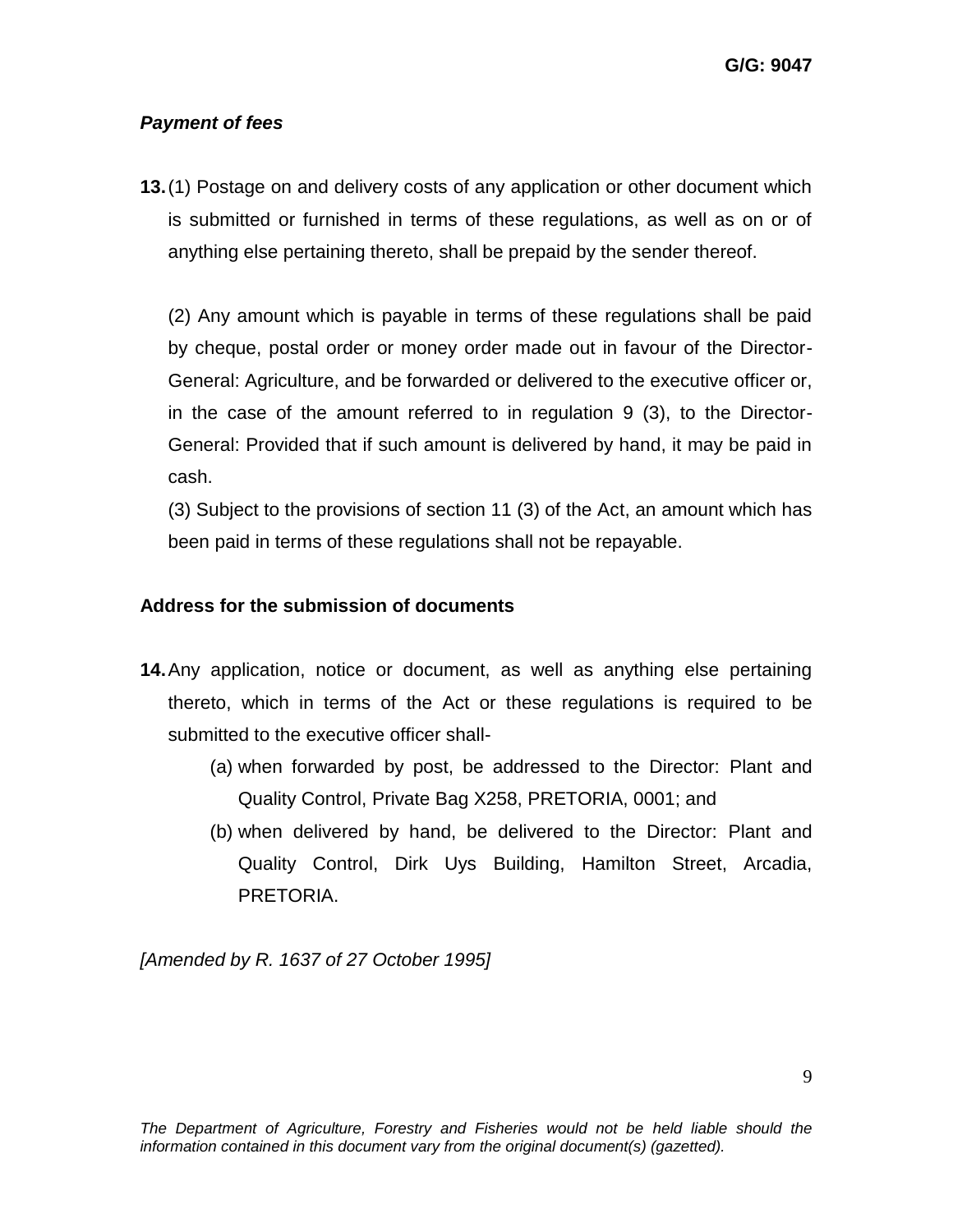# **TABLE 1**

#### **FEES PAYABLE**

Table 1 of the Regulations is hereby substituted with the following table:

| NATURE OF SERVICE                                                                                      | <b>TARIFF</b>                                        |
|--------------------------------------------------------------------------------------------------------|------------------------------------------------------|
|                                                                                                        | 2                                                    |
| 1. Inspection of a quarantine area in respect of which an                                              | R 160,00 per 30 minutes or portion                   |
| application, adaptation or withdrawal of an instruction has been                                       | thereof                                              |
| submitted [Reg.8 (a) of the regulations].                                                              |                                                      |
| 2. Test, examination or analysis of a sample taken in the course                                       |                                                      |
| of an examination as intended in 1.                                                                    |                                                      |
| [Reg.8 (b) of the Regulations].                                                                        |                                                      |
|                                                                                                        |                                                      |
| Isolation of bacteria from sample material.<br>(i)<br>Isolation of fungi from sample material.<br>(ii) | R 177, 00 per isolation.<br>R 126, 00 per isolation. |
| Extraction of nematodes from sample material<br>(iii)                                                  | R 86, 00 per extraction.                             |
| Morphological identifications of insects, nematodes or<br>(iv)                                         |                                                      |
| fungi                                                                                                  | R 177, 00 per identification.                        |
| (v)<br>Biochemical tests for the identification of bacteria                                            | R 258, 00 per pest.                                  |
| PCR tests for the identification and/or detection of<br>(vi)                                           | R 329, 00 per sample for the first test              |
| bacteria, fungi, nematodes, insects, viruses and                                                       | plus R58, 00 for every additional test.              |
| phytoplasms.                                                                                           |                                                      |
| ELISA tests for identification and/or detection of organisms.<br>(vii)                                 | R 89, 00 per test.                                   |
| Herbaceous indexing for the detection of viruses.<br>(viii)                                            | R 158, 00 per sample.                                |
| Hardwood indexing for the detection of viruses.<br>(ix)                                                | R354, 00 per test.                                   |
| Electron microscopy for the detection of viruses.<br>(x)                                               | R 449, 00 per sample.                                |
| ISEM for the detection of viruses.<br>(xi)                                                             | R 265,00 per test                                    |
|                                                                                                        |                                                      |
| 3. Appeal in terms of section 11 of the Act [Reg.9 (3) of the                                          | R 4 280,00 per appeal                                |
| regulations].                                                                                          |                                                      |
| This amondment will come into energtion on 01 April 2011                                               |                                                      |

This amendment will come into operation on 01 April 2011.

| [Amended by R. 2573 of 15 November 1985 | R. 2350 of 14 November 1986 |
|-----------------------------------------|-----------------------------|
| R. 100 of 16 January 1987               | R. 1521 of 14 July 1989     |
| R. 75 of 18 January 1991                | R. 1637 of 27 October 1995  |
| R.1471 of 20 November 1998              | R.665 of 28 May 1999        |
| R.614 of 23 June 2000                   | R.396 of 18 May 2001        |
| R.367 of 5 April 2002                   | R.464 of 4 April 2003       |
| R.143 of 9 February 2004                | R.244 of 24 March 2005      |
| R.228 of 17 March 2006                  | R.42 of 26 January 2007     |
| R.118 of 08 February 2008               | R.257 of 13 March 2009      |
| R. 73 of 12 February 2010               | R. 190 of 11 March 2011]    |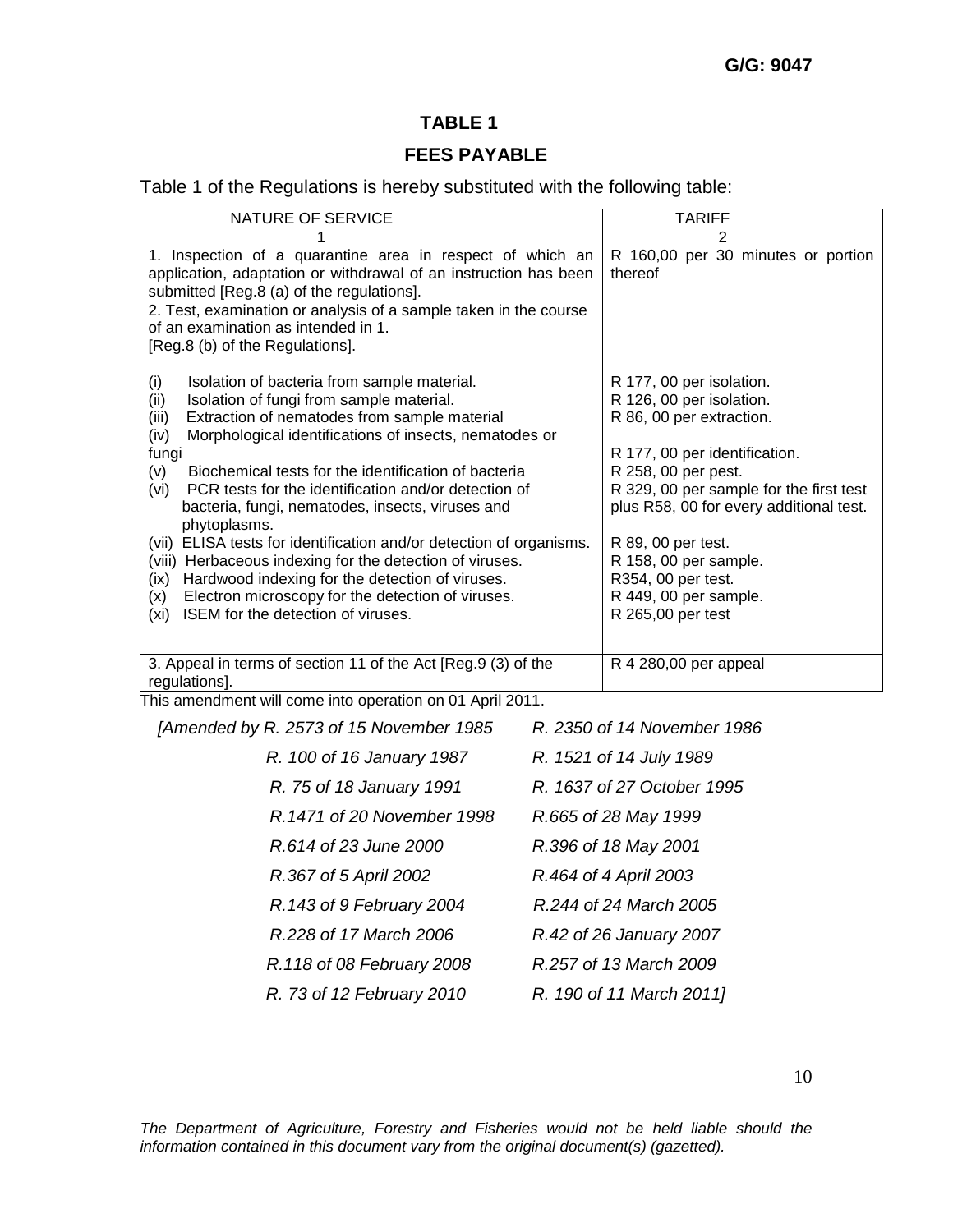#### **TABLE 2 PORTS OF ENTRY**

#### **(Reg.3)**

| $\mathbf{1}$   | The harbours of -                              | Cape Town,                       |
|----------------|------------------------------------------------|----------------------------------|
|                |                                                | Durban,                          |
|                |                                                | East London,                     |
|                |                                                | Port Elizabeth.                  |
| 2.             | The container depots at-                       | Cape Town,                       |
|                |                                                | City Deep,                       |
|                |                                                | Durban,                          |
|                |                                                | Port Elizabeth.                  |
| 3.             | The airports-                                  | D. F. Malan (Cape Town),         |
|                |                                                | H. F. Verwoerd (Port Elizabeth), |
|                |                                                | Jan Smuts (Johannesburg),        |
|                |                                                | Louis Botha (Durban).            |
| $\mathbf{4}$ . | The Main Post Offices at-                      | Cape Town,                       |
|                |                                                | Durban,                          |
|                |                                                | Johannesburg,                    |
|                |                                                | East London,                     |
|                |                                                | Port Elizabeth,                  |
|                |                                                | Pretoria.                        |
| 5.             | Railway stations within the municipal area of- | Cape town,                       |
|                |                                                | Durban,                          |
|                |                                                | East London,                     |
|                |                                                | Johannesburg,                    |
|                |                                                | Port Elizabeth,                  |
|                |                                                | Pretoria.                        |